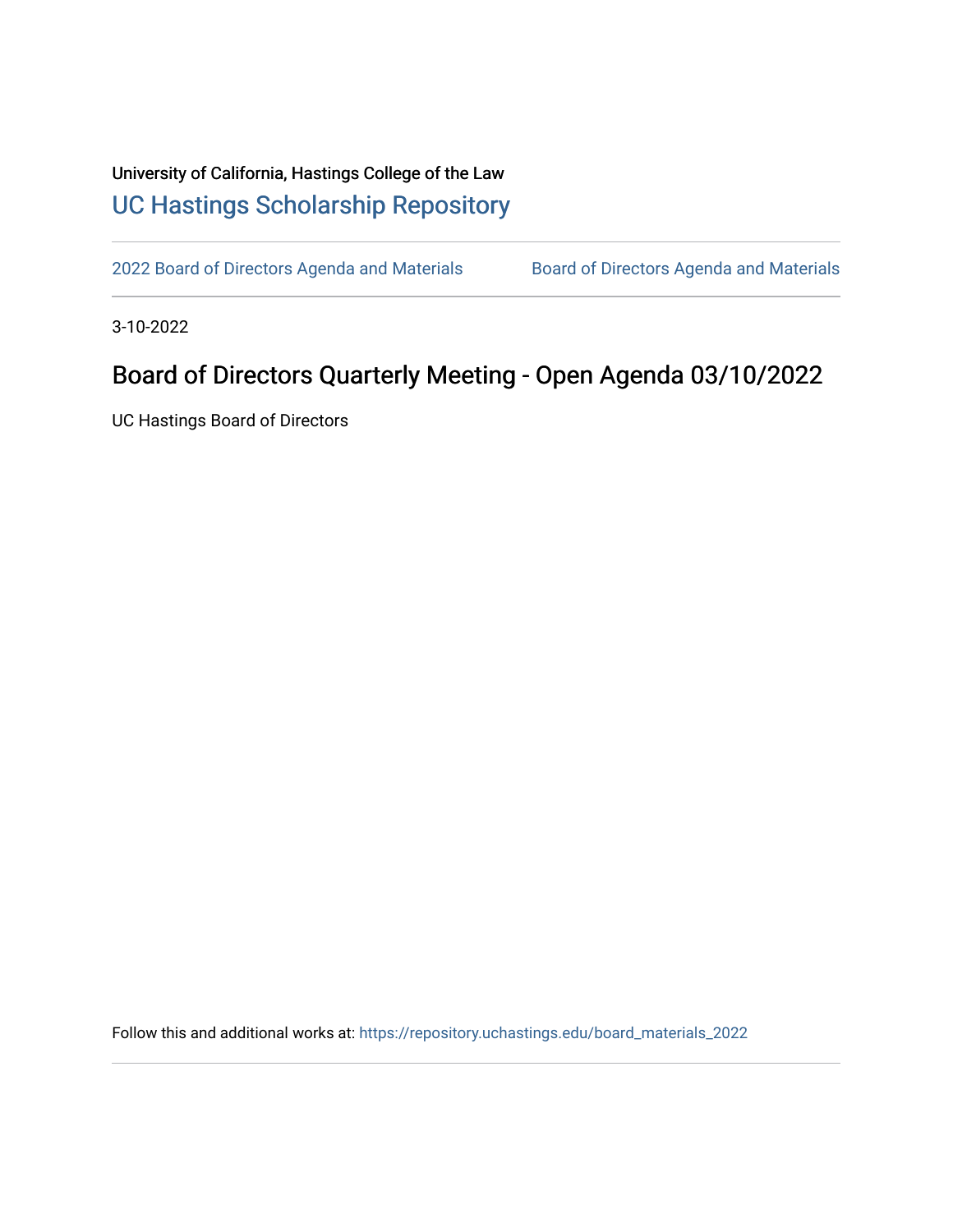

#### **UNIVERSITY OF CALIFORNIA HASTINGS COLLEGE OF THE LAW BOARD OF DIRECTORS MEETING OPEN SESSION AGENDA**

Thursday, March 10, 2022 at 9:00 a.m.

Due to the COVID-19 pandemic the meeting will be held virtually, via the Zoom video conferencing platform. Participants and members of the public may join the meeting via the web link or dial-in numbers listed in the public notice of this meeting linked here: *[https://www.uchastings.edu/our](https://www.uchastings.edu/our-story/board-of-directors/board-meeting-notices-agendas-and-materials/)[story/board-of-directors/board-meeting-notices-agendas-and-materials/.](https://www.uchastings.edu/our-story/board-of-directors/board-meeting-notices-agendas-and-materials/)* 

1. Roll Call

Director Chip Robertson, Chair Director Simona Agnolucci, Vice Chair Director Michael Ehrlich Director Andrew Giacomini Director Claes Lewenhaupt Director Mary Noel Pepys Director Courtney Power Director Albert Zecher

2. Public Comment Period

*This is an opportunity for members of the public to comment on agenda items. Public comment on any agenda item will be limited to no more than three minutes per speaker and 10 minutes total. Groups or organizations that wish to comment on a particular item are encouraged to have a single representative speak for no more than three minutes. These limits can be varied at the discretion of the Chair. Persons*  who wish to speak on matters not on the agenda should make their request in writing to the General *Counsel and Secretary of the College.*

- 3. Action Item: Approval of Minutes Quarterly Meeting of the Board of Directors, December 3, 2021, Open Session
- 4. Report of the ASUCH President Presented by: ASUCH President Kameelah Sims-Taylor
- 5. Report of the Board Chair:
	- 5.1. Report of the Chair of the Educational Policy Committee: *Presented by: Academic Dean & Provost Morris Ratner*
		- 5.1.1. Employment and Bar Updates
		- 5.1.2. Tenured Faculty Hires (Voting Item)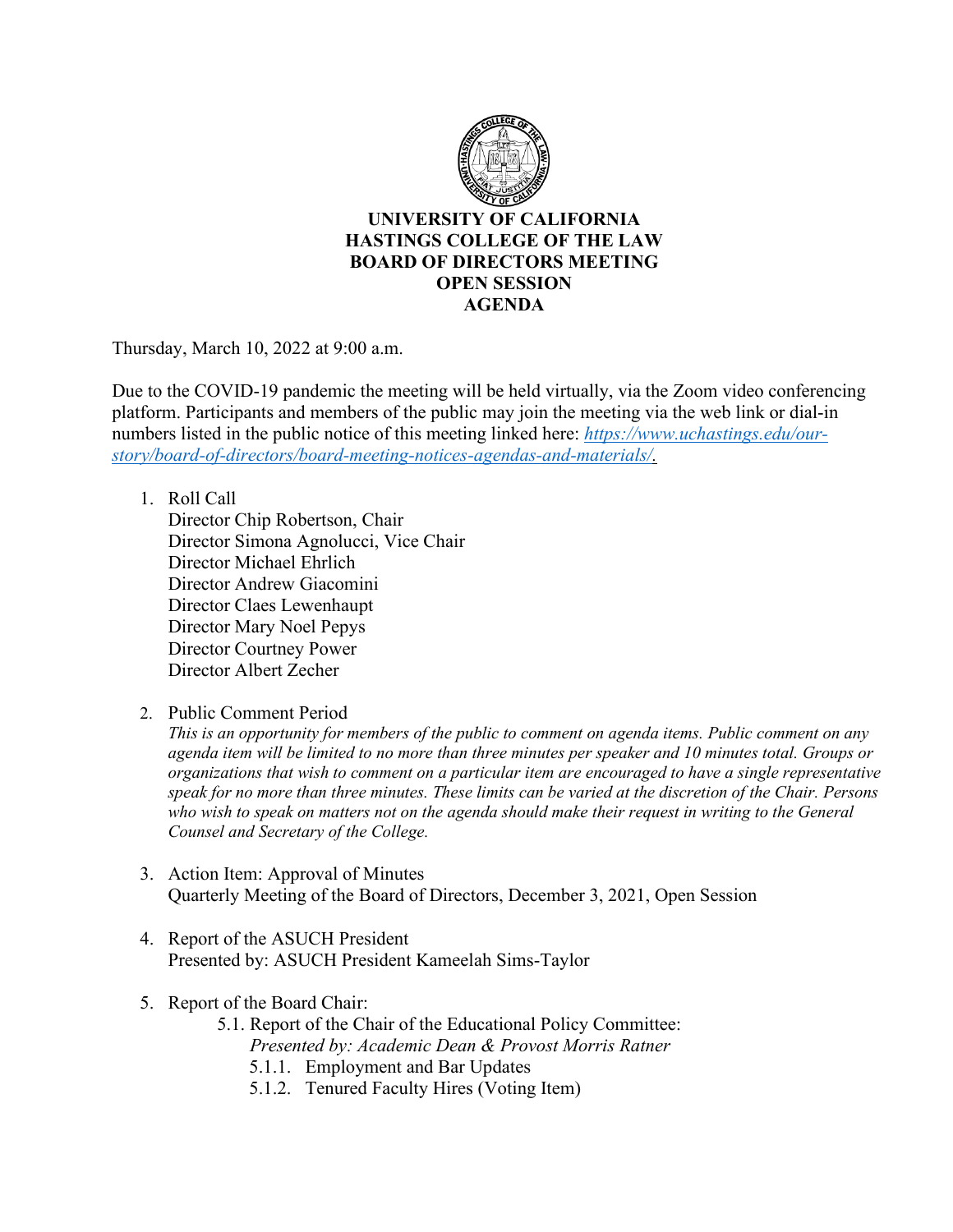- 5.1.3. Faculty Sabbaticals in Academic Year 22-23 (Voting Item)
- 5.1.4. First Generation Program Launch
- 5.1.5. Sponsored Research Baseline
- 5.1.6. Abascal Fellowship MOU Changes (Voting Item)
- 5.2. Report of the Chair of the Advancement and Communications Committee:

#### 5.2.1. Report on Advancement

*Presented by: Chief Development Officer Eric Dumbleton*

- 5.2.1.1 Comprehensive Campaign: Capacity Analysis Summary Alumni Engagement Update
- 5.2.1.2 FY22 Fundraising Update
- 5.2.2. Report on Communications *Presented by: Chief Communications Officer Elizabeth Moore*
- 6. Action Item: Finance Committee Consent Calendar

*Presented by: Chief Financial Officer David Seward, Committee Chair Albert Zecher The Finance Committee meeting was held via ZOOM meeting on Thursday, November 12, 2020. By unanimous vote, the Finance Committee submits the following Consent Calendar. Anyone wishing to pull any item from the Finance Consent Calendar to discuss or act on, may request the Chair to remove the item from the Finance Consent Calendar. All remaining Finance Consent Calendar items shall be approved by the Board of Directors in a single vote without discussion.*

| 6.1. Action Item: Approval – State Budget Report as of December 31, 2021      |           |
|-------------------------------------------------------------------------------|-----------|
| and Mid-Year Budget Changes                                                   | (Written) |
| 6.2. Action Item: Approval – State Budget Report as of December 31, 2021      |           |
| and Mid-Year Budget Changes                                                   | (Written) |
| 6.3. Action Item: Auxiliary Enterprises Budget Report as of December 31, 2021 |           |
| and Mid-Year Budget Changes                                                   | (Written) |
| 6.4. Action Item: State Contracts and Grants in Excess of \$100,000           |           |
| 6.4.1 Window Washing Services – Facilities – IMPEC                            | (Written) |
| 6.5. Action Item: Nonstate Grants and Contracts Excess of \$100,000           | (Written) |
| 6.5.1 Hastings Rebranding – College-wide – Two by Four                        | (Written) |
| 6.5.2 General Contractor – Facilities – Scott Construction                    | (Written) |
| CEQA Review 201-247 Golden Gate – LRCP PlaceWorks<br>6.5.3                    | (Written) |
| 6.5.4 Development Agreement Amendment 198 McAllister –                        |           |
| <b>LRCP</b> Greystar LLC                                                      | (Written) |
| 6.6. Action Item: Endowment Management - Spending Rate for 2022-23            | (Written) |
| 6.7. Action Item: Nonstate Budget Changes - Long Range Campus Plan            | (Written) |
| 6.8. Action Item: LRCP – Project Finance – Reimbursement Resolution           | (Written) |
| 6.9. Action Item: Annual Independent Audit - Auditor Extension                | (Written) |
| 6.10 Action Item: McAllister Tower – Residential Rents for 2022-23            | (Written) |
| 6.11. Action Item: Cash Management - Fund Transfer to GEP                     | (Written) |
| 6.12. Action Item: Updates to the Financial Operations Policy Manual          | (Written) |